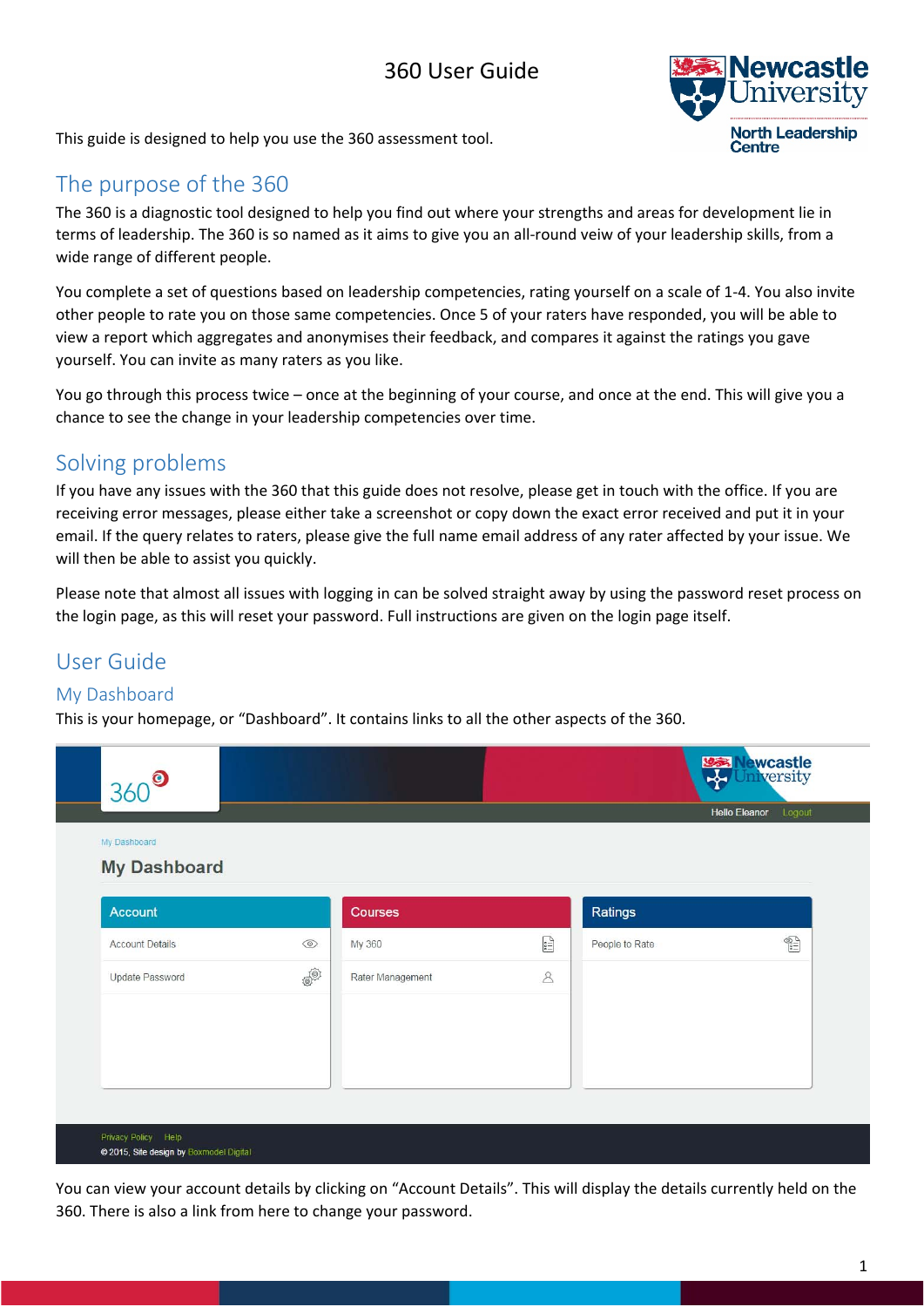### Changing your password

You can also change your password by clicking on "Update Password" on from the Dashboard.

| Password * | Verify Password * |  |
|------------|-------------------|--|
| Password   | Verify password   |  |

Type your new password into each field and click "Update Password".

#### Your 360

From your dashboard, click "My 360" under "courses" in the centre of the page. You will see programmes you are currently enrolled in. Click on the programme that you would like to complete the 360 for, e.g. NPQSL. (In most cases, you will only see one programme here).

| My 360                |                                                        |                     |               |  |
|-----------------------|--------------------------------------------------------|---------------------|---------------|--|
| <b>Programme Name</b> | 360 Window                                             | <b>Total Raters</b> | <b>Status</b> |  |
| <b>NPQSL</b>          | 02 Feb 2015 - 03 Oct 2015<br>03 Aug 2015 - 03 Nov 2015 | 1(1/1)              |               |  |
| <b>NPQML</b>          | 05 Feb 2015 - 13 Sep 2015<br>05 Oct 2015 - 05 Nov 2015 | 2(2/2)              |               |  |

This will take you to the course progress screen.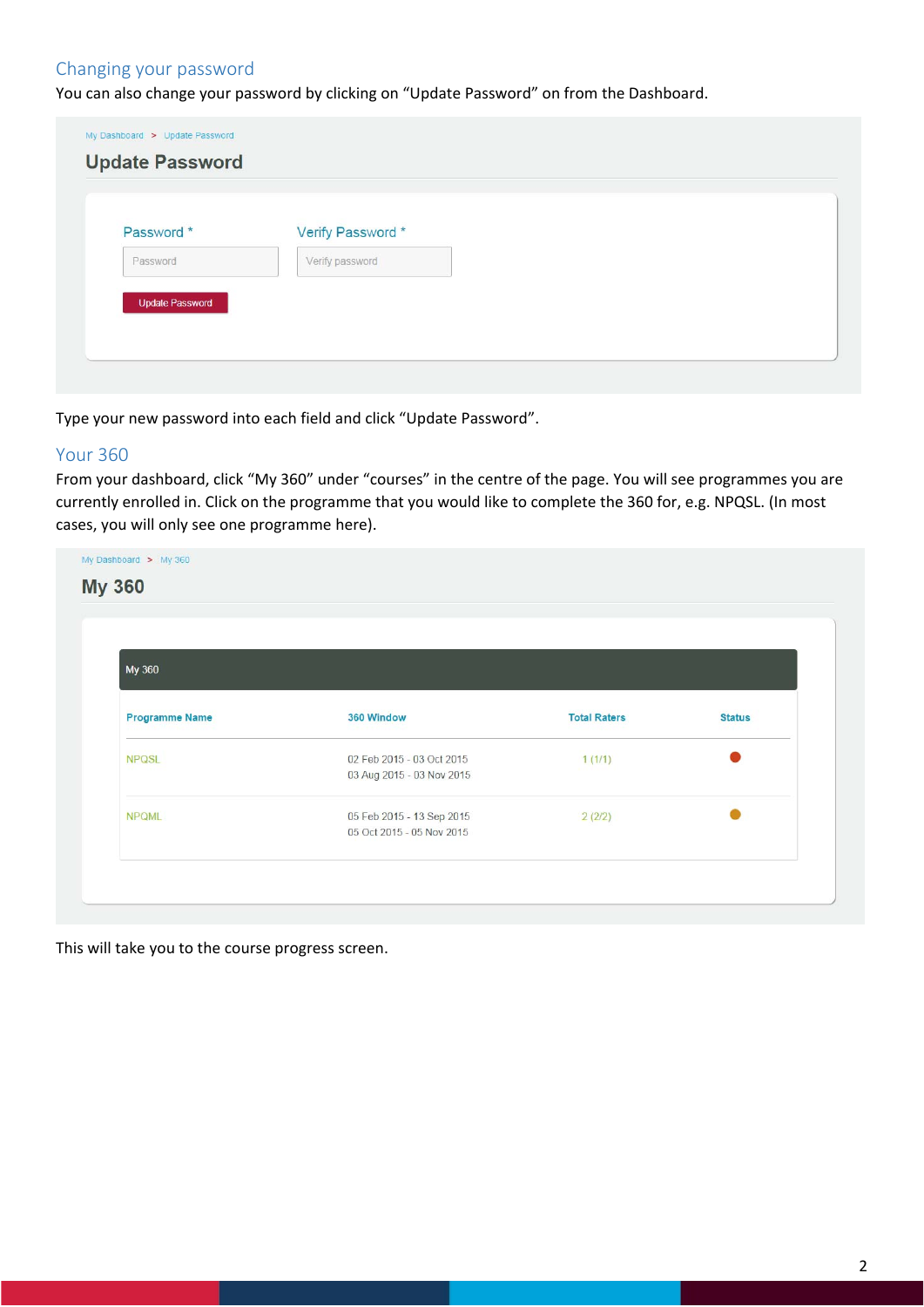| Rater Management<br>Initial Rating: 02 Feb 2015 - 03 Oct 2015 |                |               |                 | $\curvearrowright$ |
|---------------------------------------------------------------|----------------|---------------|-----------------|--------------------|
| <b>Rater Name</b>                                             | <b>Rating</b>  | <b>Status</b> | <b>Progress</b> | <b>Email Rater</b> |
| Self                                                          | Initial Rating |               | Start           | ⊠ Email Rater      |
| Final Rating: 03 Aug 2015 - 03 Nov 2015                       |                |               |                 | $\heartsuit$       |

On the course progress screen, you can see your progress in completing the 360. Once you have added raters, you will also see them here. In the example below, I have not yet assigned any raters, and I have not begun to rate myself. To start rating yourself, click "Start". This will take you to the questions.

| <b>Operational Management - Developing others</b>                      |                                                                                                                                                      |                                                                         |                                                                    |
|------------------------------------------------------------------------|------------------------------------------------------------------------------------------------------------------------------------------------------|-------------------------------------------------------------------------|--------------------------------------------------------------------|
|                                                                        |                                                                                                                                                      |                                                                         |                                                                    |
|                                                                        | Someone who is strong on developing others develops and empowers colleagues so that they experience real, significant personal growth. Proactively   |                                                                         |                                                                    |
|                                                                        | looks for ways to develop others even when they are not required to do so. This involves continually seeking out opportunities to develop colleagues |                                                                         |                                                                    |
|                                                                        | through activities such as mentoring, supporting, championing and guiding, in order to bring out the very best in them.                              |                                                                         |                                                                    |
|                                                                        | Why it matters: Our school leaders need to demonstrate a genuine commitment to developing others. They need to support and empower others to reach   |                                                                         |                                                                    |
| their full potential.                                                  |                                                                                                                                                      |                                                                         |                                                                    |
|                                                                        |                                                                                                                                                      |                                                                         |                                                                    |
|                                                                        | Key question: Are you passionate about developing others? Are others more capable and do they feel empowered as a result of your actions?            |                                                                         |                                                                    |
|                                                                        |                                                                                                                                                      |                                                                         |                                                                    |
| Level 1                                                                | Level <sub>2</sub>                                                                                                                                   | Level 3                                                                 | Level 4                                                            |
| Indicates the competency is being<br>applied at a level which requires | Indicates the competency is being<br>applied at an emergent level                                                                                    | Indicates the competency is being<br>applied at an effective level      | Indicates the competency is being<br>applied at a level which is a |
| development                                                            | - Provides practical support to help others                                                                                                          | - Demonstrates a strong understanding of                                | strength                                                           |
| - Openly expresses faith or belief in the                              | to accomplish tasks                                                                                                                                  | individuals' strengths and development                                  | - Regularly provides in-depth mentoring or                         |
| abilities of others                                                    | - Gives reasons and rationale to help                                                                                                                | needs                                                                   | coaching, both formally and informally                             |
| - Looks for the chance to help others to                               | others learn from their mistakes<br>- Delegates work activities with the                                                                             | - Gives clear and balanced feedback to<br>encourage ongoing development | - Creates opportunities for the long-term<br>development of others |
|                                                                        |                                                                                                                                                      | - Provides specific advice or suggestions                               | - Helps others to think through their                              |
| grow<br>- Shows intent to help others                                  | development of the individual in mind                                                                                                                |                                                                         | development priorities and creates a clear                         |
| - Takes time to understand the needs of                                |                                                                                                                                                      | for performance improvement                                             |                                                                    |
| others                                                                 |                                                                                                                                                      |                                                                         | plan for addressing these needs                                    |

Read each question carefully, and select the level you feel best describes you. The more carefully you consider the statements, the better insight you will gain into your own competencies in your final report. The 360 and its report is intended for your use only, and does not form any part of any formal assessment process.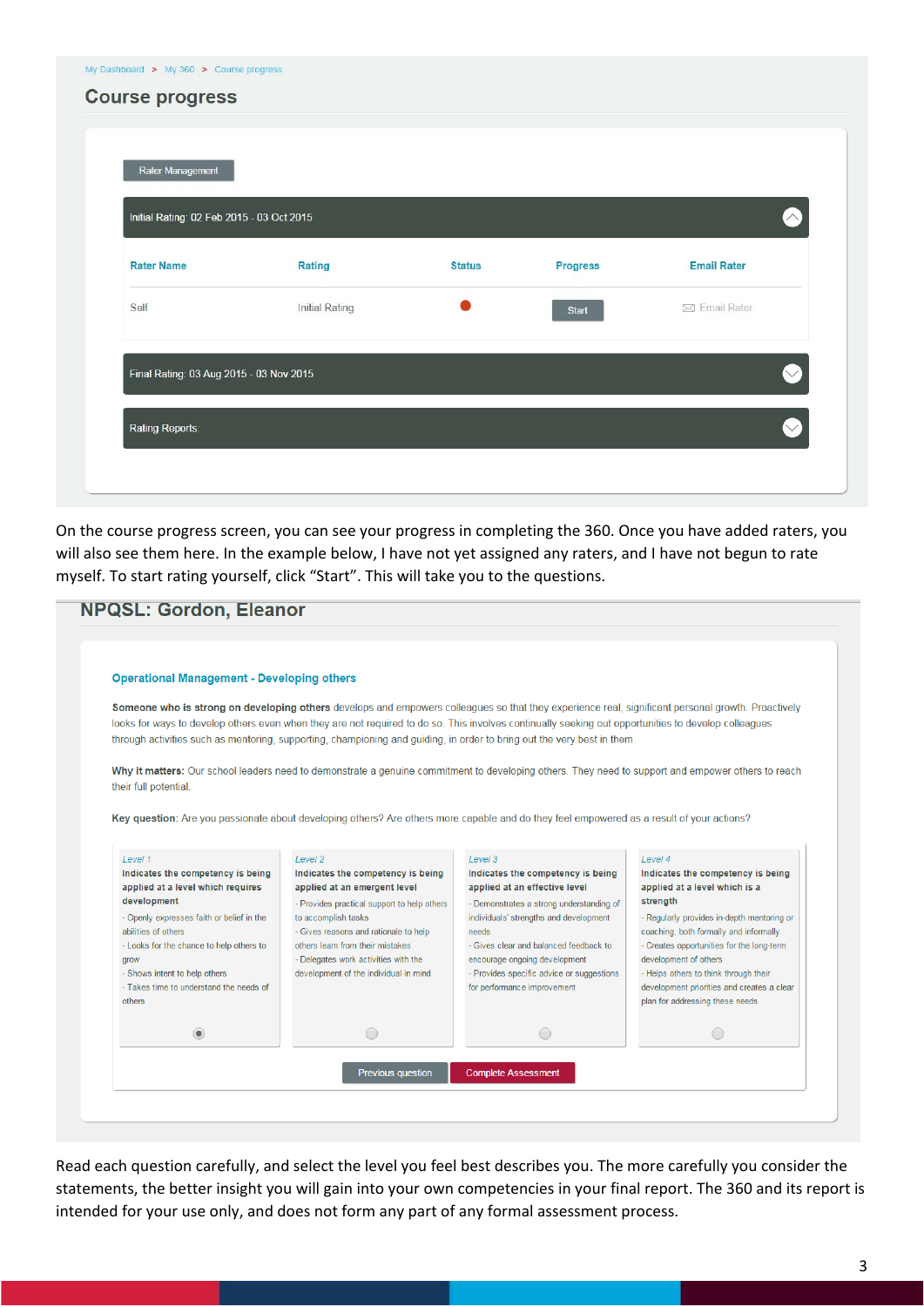If you close your browser window or are interrupted, the system will save your place. When you log back in and go back to the "course progress" page, you will see a "continue" button instead of "start".

You can navigate through the 360 questions using "previous question" and "next question" buttons. When you have gone through all of the questions, you will see "complete assessment". Once you click it, your answers will be saved. Please do not click "complete assessment" until you are sure you have answered all questions as you would like to, as you cannot go back to this assessment afterwards.

Once you have clicked on "complete assessment" you will see this confirmation screen.

| My Dashboard > NPQSL: Gordon, Eleanor > Question 19 (19) |  |
|----------------------------------------------------------|--|
| <b>NPQSL: Gordon, Eleanor</b>                            |  |
|                                                          |  |
|                                                          |  |
| <b>Assessment Complete. Thank You!</b><br>A              |  |
| Back to Dashboard                                        |  |
|                                                          |  |
|                                                          |  |

#### Assigning people to rate you

You can assign raters at any time during your 360 window, but we recommend that you assign them as soon as you get access. You may wish to ask potential raters if they will have time to rate you before sending them a request, and ask which email address they would like you to send their invitation to.

| <b>Rater Management</b>                                                                                                                                                                    |                                          |
|--------------------------------------------------------------------------------------------------------------------------------------------------------------------------------------------|------------------------------------------|
|                                                                                                                                                                                            |                                          |
| Before you assign a new rater please ensure that they are willing to rate you.<br>You will need to have at least 5 raters who have completed the assessment to be able to see your report. |                                          |
| <b>Assign New Rater</b>                                                                                                                                                                    |                                          |
| My Raters                                                                                                                                                                                  | $\bullet$                                |
| <b>Assign New Rater</b>                                                                                                                                                                    |                                          |
| <b>Search For Existing Users</b>                                                                                                                                                           |                                          |
| Search by email, username or last name                                                                                                                                                     | Reset                                    |
| Course <sup>*</sup>                                                                                                                                                                        | Relationship*                            |
| Assign to course<br>$\overline{\mathbf{v}}$                                                                                                                                                | Please select<br>$\overline{\mathbf{v}}$ |
| First Name*                                                                                                                                                                                | Last Name *                              |
| Email *                                                                                                                                                                                    |                                          |
|                                                                                                                                                                                            |                                          |
| Confirm<br>Cancel                                                                                                                                                                          |                                          |

From your dashboard, click on "Rater management". This will bring you to the Rater Management screen. Click on "assign new raters" to bring up the form.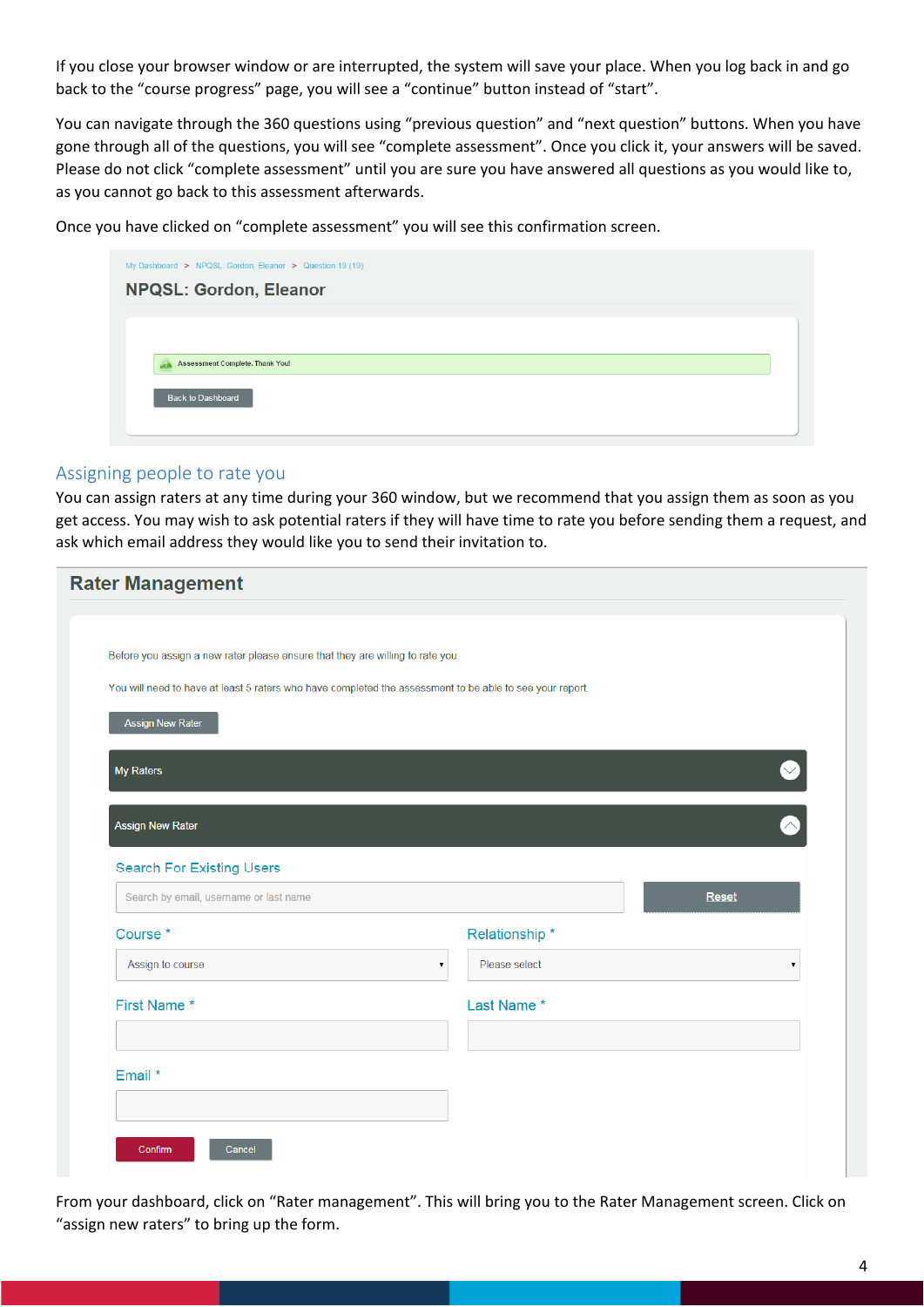Choose the course you wish them to rate you on (your current programme), and their relationship to you. You will then need to type in their name and their email address. Please take extra care that you enter their email address correctly, as this will become their username.

Once you click "confirm", they will be sent an invitation to rate you. If you are the first person who has invited them to the 360, they will also receive an email with the details of their new account, and instructions on how to log in.

The login page contains instructions on logging in. Please note that even if your rater doesn't receive their initial login email, they will still be able to log in by following the instructions on the login page, as their account is created when you click "confirm".

#### Viewing your raters and their progress

You can check on your raters' progress by clicking on "my raters" on the "Rater Management" screen. You will see a list of your raters with a traffic‐light status of where they are with your assessment. A red light indicates they have not started, amber indicates they have partially completed, and green indicates they have fully completed your rating. Remember that they will rate you once at the beginning (Initial Rating), and once at the end of your course (Final Rating), so there will be a different traffic light for each.

|                       | Before you assign a new rater please ensure that they are willing to rate you.                           |                       |                     |                   |
|-----------------------|----------------------------------------------------------------------------------------------------------|-----------------------|---------------------|-------------------|
|                       | You will need to have at least 5 raters who have completed the assessment to be able to see your report. |                       |                     |                   |
| Assign New Rater      |                                                                                                          |                       |                     |                   |
| My Raters             |                                                                                                          |                       |                     | $\wedge$          |
| Filter by course      |                                                                                                          |                       |                     |                   |
| Filter by course      |                                                                                                          | ۳                     |                     |                   |
| <b>Programme Name</b> | <b>Rater Name</b>                                                                                        | <b>Initial Rating</b> | <b>Final Rating</b> | <b>Edit Rater</b> |
| <b>NPQML</b>          | ⊠ Barber, Francis                                                                                        |                       |                     | <b>Edit Rater</b> |
|                       |                                                                                                          |                       |                     |                   |

You can edit the details saved for your rater by clicking "edit rater".

#### Rating others

Once you have logged in, you will see a "people to rate" option on your "My Dashboard" screen. Clicking it will bring you to the "People to rate" screen.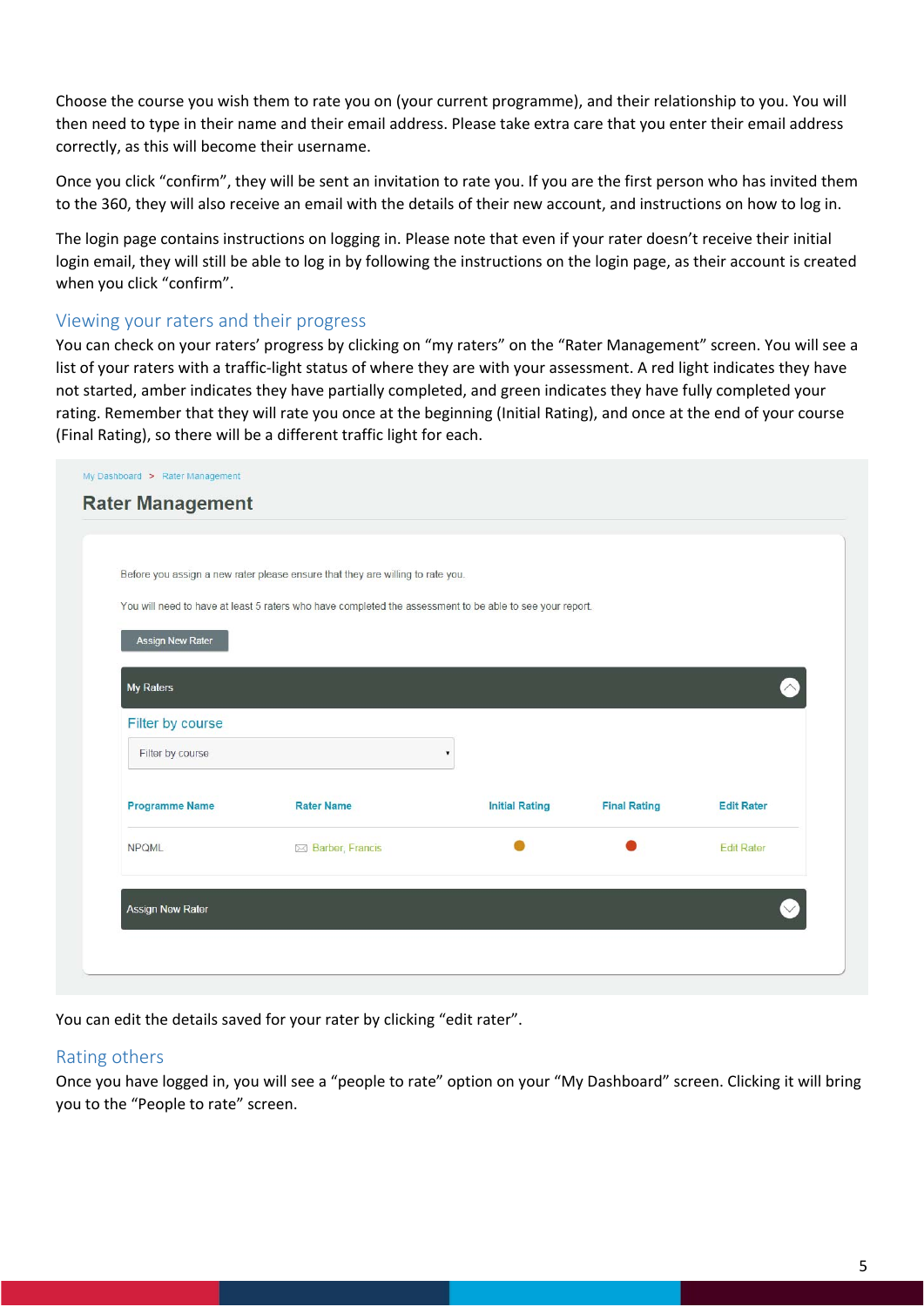### **People to Rate**

| <b>View All Ratings</b> |                       |                           |               |                 |
|-------------------------|-----------------------|---------------------------|---------------|-----------------|
| <b>Participant Name</b> | <b>Programme Name</b> | 360 Window                | <b>Status</b> | <b>Progress</b> |
| Barber, Francis         | <b>NPQSL</b>          | 02 Feb 2015 - 03 Oct 2015 |               | <b>Start</b>    |
| Barber, Francis         | <b>NPQSL</b>          | 03 Aug 2015 - 03 Nov 2015 |               | <b>Start</b>    |
| Barber, Francis         | <b>NPQML</b>          | 01 Nov 2015 - 01 Dec 2015 |               | Closed          |
| Reid, Anna              | <b>NPQML</b>          | 01 Nov 2015 - 01 Dec 2015 |               | Closed          |
| Barber, Francis         | <b>NPOML</b>          | 01 Jan 2015 - 01 Jun 2015 |               | Closed          |
| Reid, Anna              | <b>NPQML</b>          | 01 Jan 2015 - 01 Jun 2015 |               | Closed          |

You will see a list of people to rate down the left hand side of the screen, along with which programme they are doing and the dates the assessment is open for you to complete. The windows are set at the beginning of the particular programme and stay open for several months. The length of time available to you to complete the assessment depends at which point during their programme the participant invited you – the deadlines are absolute, rather than being relative to when you were invited. We advise participants to invite their raters as soon as they have access to the 360 at the beginning of their course.

You can use this screen to check on your progress for each participant using the traffic lights under "status". A green traffic light indicates the assessment has been completed by you, amber indicates it is partially completed, and red indicates you have not yet begun to rate this person.

You will see a button under "progress" which will enable you to complete or start your assessment of a participant. If the assessment window is closed, you will see "closed". This appears both before the assessment window is opened, and after it has closed.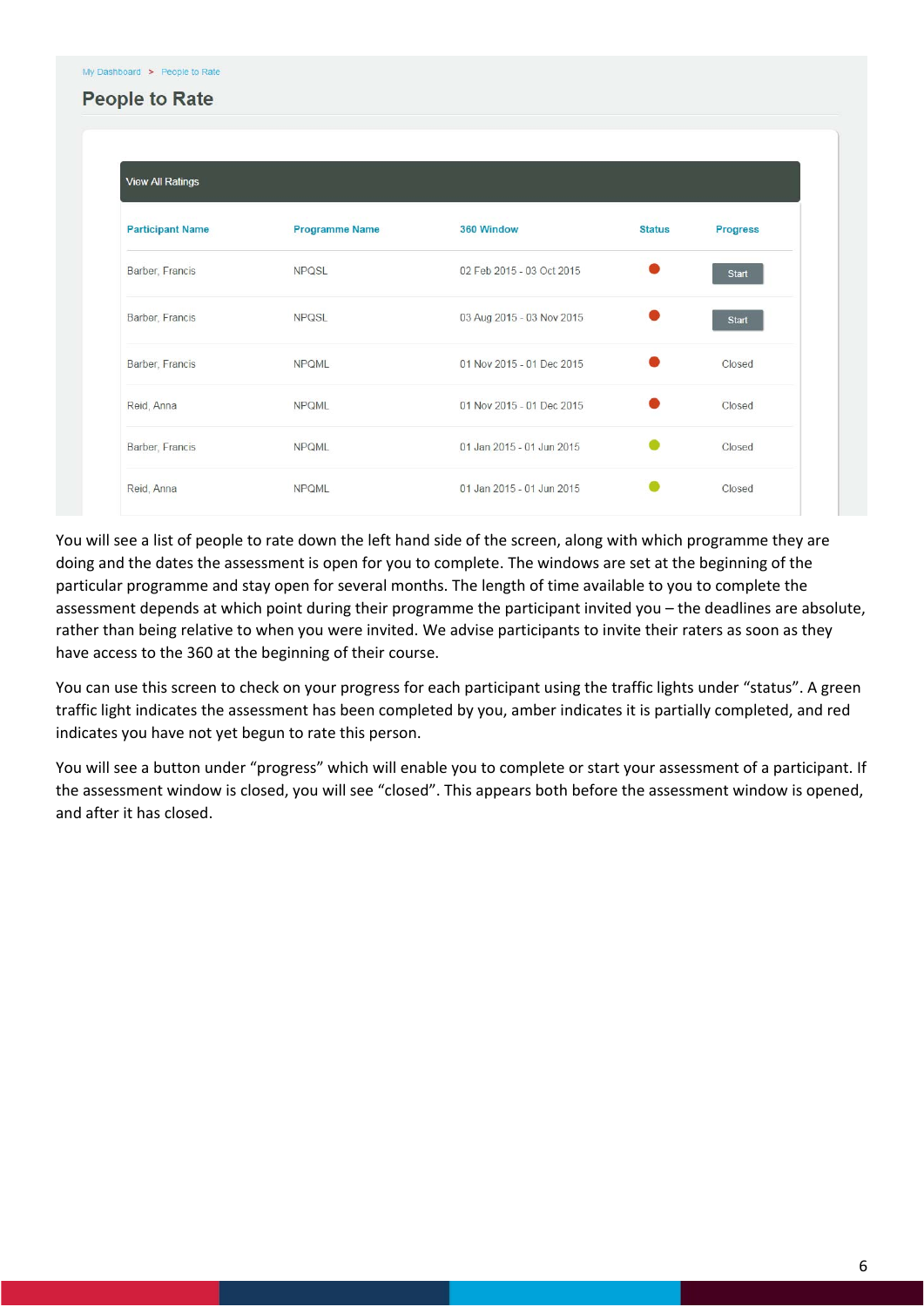### **People to Rate**

| <b>Participant Name</b> | <b>Programme Name</b> | 360 Window                | <b>Status</b> | <b>Progress</b> |
|-------------------------|-----------------------|---------------------------|---------------|-----------------|
| Barber, Francis         | <b>NPQSL</b>          | 02 Feb 2015 - 03 Oct 2015 |               | Continue        |
| Barber, Francis         | <b>NPQSL</b>          | 03 Aug 2015 - 03 Nov 2015 |               | <b>Start</b>    |
| Barber, Francis         | <b>NPQML</b>          | 01 Nov 2015 - 01 Dec 2015 |               | Closed          |
| Reid, Anna              | <b>NPQML</b>          | 01 Nov 2015 - 01 Dec 2015 |               | Closed          |
| Barber, Francis         | <b>NPQML</b>          | 01 Jan 2015 - 01 Jun 2015 |               | Closed          |
| Reid, Anna              | <b>NPQML</b>          | 01 Jan 2015 - 01 Jun 2015 |               | Closed          |

On the course progress screen, you can see your progress in completing the 360. Once you have added raters, you will also see them here. In the example below, I have not yet assigned any raters, and I have not begun to rate myself. To start rating yourself, click "Start". This will take you to the questions.

| <b>Operational Management - Developing others</b>                        |                                                                                                                                                                                                                                                                                                            |                                              |                                                                               |
|--------------------------------------------------------------------------|------------------------------------------------------------------------------------------------------------------------------------------------------------------------------------------------------------------------------------------------------------------------------------------------------------|----------------------------------------------|-------------------------------------------------------------------------------|
|                                                                          |                                                                                                                                                                                                                                                                                                            |                                              |                                                                               |
|                                                                          | Someone who is strong on developing others develops and empowers colleagues so that they experience real, significant personal growth. Proactively<br>looks for ways to develop others even when they are not required to do so. This involves continually seeking out opportunities to develop colleagues |                                              |                                                                               |
|                                                                          | through activities such as mentoring, supporting, championing and quiding, in order to bring out the very best in them.                                                                                                                                                                                    |                                              |                                                                               |
|                                                                          |                                                                                                                                                                                                                                                                                                            |                                              |                                                                               |
|                                                                          | Why it matters: Our school leaders need to demonstrate a genuine commitment to developing others. They need to support and empower others to reach                                                                                                                                                         |                                              |                                                                               |
| their full potential.                                                    |                                                                                                                                                                                                                                                                                                            |                                              |                                                                               |
|                                                                          | Key question: Are you passionate about developing others? Are others more capable and do they feel empowered as a result of your actions?                                                                                                                                                                  |                                              |                                                                               |
|                                                                          |                                                                                                                                                                                                                                                                                                            |                                              |                                                                               |
|                                                                          |                                                                                                                                                                                                                                                                                                            |                                              |                                                                               |
| Level 1<br>Indicates the competency is being                             | Level 2<br>Indicates the competency is being                                                                                                                                                                                                                                                               | Level 3<br>Indicates the competency is being | Level 4<br>Indicates the competency is being                                  |
|                                                                          |                                                                                                                                                                                                                                                                                                            |                                              |                                                                               |
| applied at a level which requires                                        | applied at an emergent level                                                                                                                                                                                                                                                                               | applied at an effective level                | applied at a level which is a                                                 |
| development                                                              | - Provides practical support to help others                                                                                                                                                                                                                                                                | - Demonstrates a strong understanding of     | strength                                                                      |
| - Openly expresses faith or belief in the                                | to accomplish tasks                                                                                                                                                                                                                                                                                        | individuals' strengths and development       | - Regularly provides in-depth mentoring or                                    |
| abilities of others                                                      | - Gives reasons and rationale to help                                                                                                                                                                                                                                                                      | needs                                        | coaching, both formally and informally                                        |
| - Looks for the chance to help others to                                 | others learn from their mistakes                                                                                                                                                                                                                                                                           | - Gives clear and balanced feedback to       | - Creates opportunities for the long-term                                     |
| grow                                                                     | - Delegates work activities with the                                                                                                                                                                                                                                                                       | encourage ongoing development                | development of others                                                         |
| - Shows intent to help others<br>- Takes time to understand the needs of | development of the individual in mind                                                                                                                                                                                                                                                                      | - Provides specific advice or suggestions    | - Helps others to think through their                                         |
| others                                                                   |                                                                                                                                                                                                                                                                                                            | for performance improvement                  | development priorities and creates a clear<br>plan for addressing these needs |
|                                                                          |                                                                                                                                                                                                                                                                                                            |                                              |                                                                               |
| $\circledcirc$                                                           | $\bigcirc$                                                                                                                                                                                                                                                                                                 | ◯                                            | $\bigcirc$                                                                    |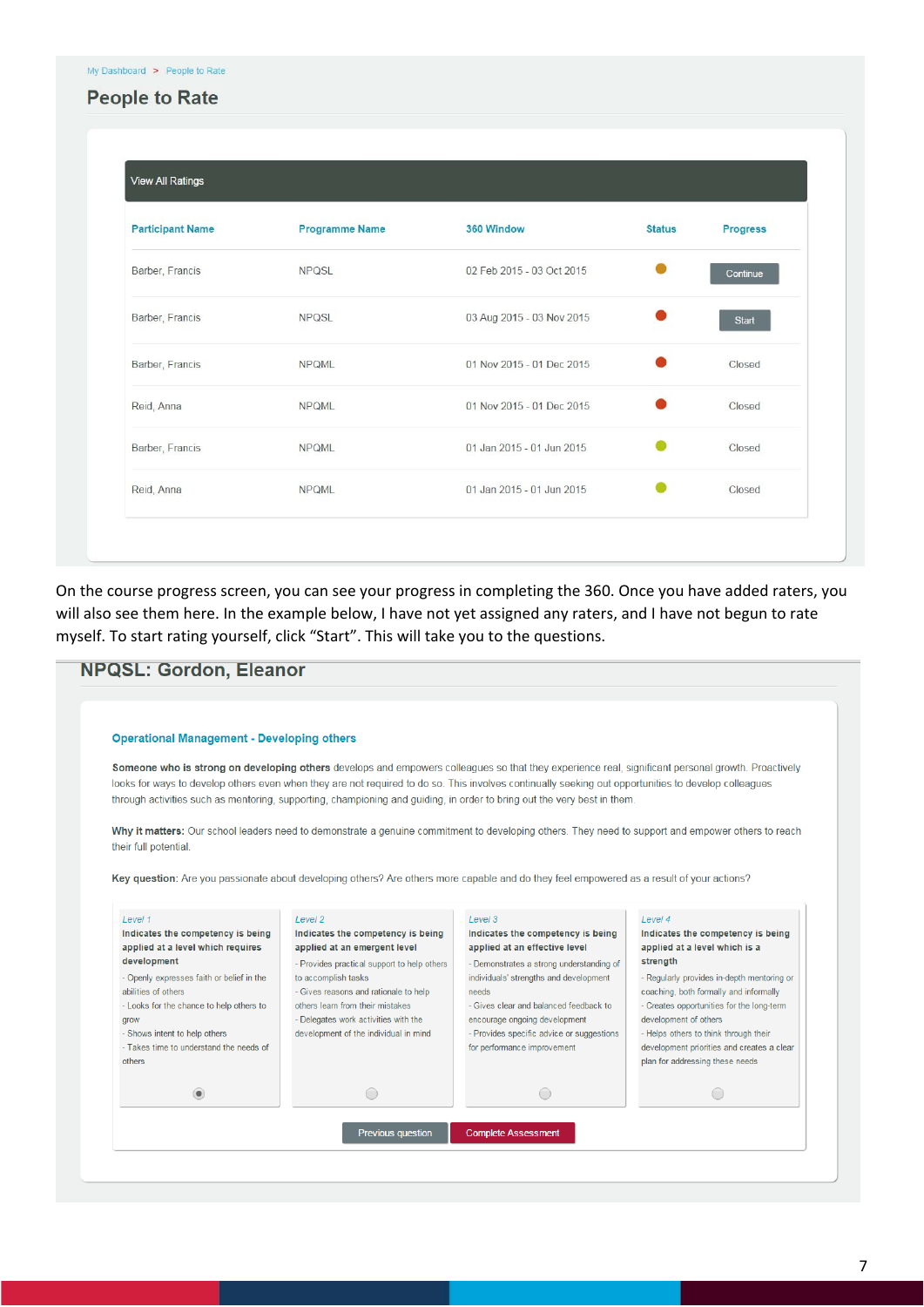Read each question carefully, and select the level you feel best describes the person you are rating The more carefully you consider the statements, the better insight they will gain into their own competencies in their final report. The 360 and its report is intended for the participant's use only, and does not form any part of any formal assessment process.

If you close your browser window or are interrupted, the system will save your place. When you log back in and go back to the "course progress" page, you will see a "continue" button instead of "start".

You can navigate through the 360 questions using "previous question" and "next question" buttons. When you have gone through all of the questions, you will see "complete assessment". Once you click it, your answers will be saved. Please do not click "complete assessment" until you are sure you have answered all questions as you would like to, as you cannot go back to this assessment afterwards.

Once you have clicked on "complete assessment" you will see this confirmation screen.

| <b>NPQSL: Barber, Francis</b><br><b>Assessment Complete. Thank You!</b><br><b>Back to Dashboard</b> | My Dashboard > NPQSL: Barber, Francis > Question 19 (19) |  |
|-----------------------------------------------------------------------------------------------------|----------------------------------------------------------|--|
|                                                                                                     |                                                          |  |
|                                                                                                     |                                                          |  |
|                                                                                                     |                                                          |  |
|                                                                                                     |                                                          |  |
|                                                                                                     |                                                          |  |
|                                                                                                     |                                                          |  |
|                                                                                                     |                                                          |  |

#### Your Report

You can access your 360 report, when available, from your dashboard. Click on "My 360", and click the name of the programme you would like to view your report for.

| Rater Management                          |                |               |                 |                    |
|-------------------------------------------|----------------|---------------|-----------------|--------------------|
| Initial Rating: 02 Feb 2015 - 03 Oct 2015 |                |               |                 | $\geq$             |
| <b>Rater Name</b>                         | Rating         | <b>Status</b> | <b>Progress</b> | <b>Email Rater</b> |
| Self                                      | Initial Rating |               | <b>Start</b>    | ⊠ Email Rater      |
| Final Rating: 03 Aug 2015 - 03 Nov 2015   |                |               |                 | $\vee$             |
|                                           |                |               |                 |                    |

This will bring up the "Course Progress" screen. You can access your reports under "rating reports". Click on the heading to expand it.